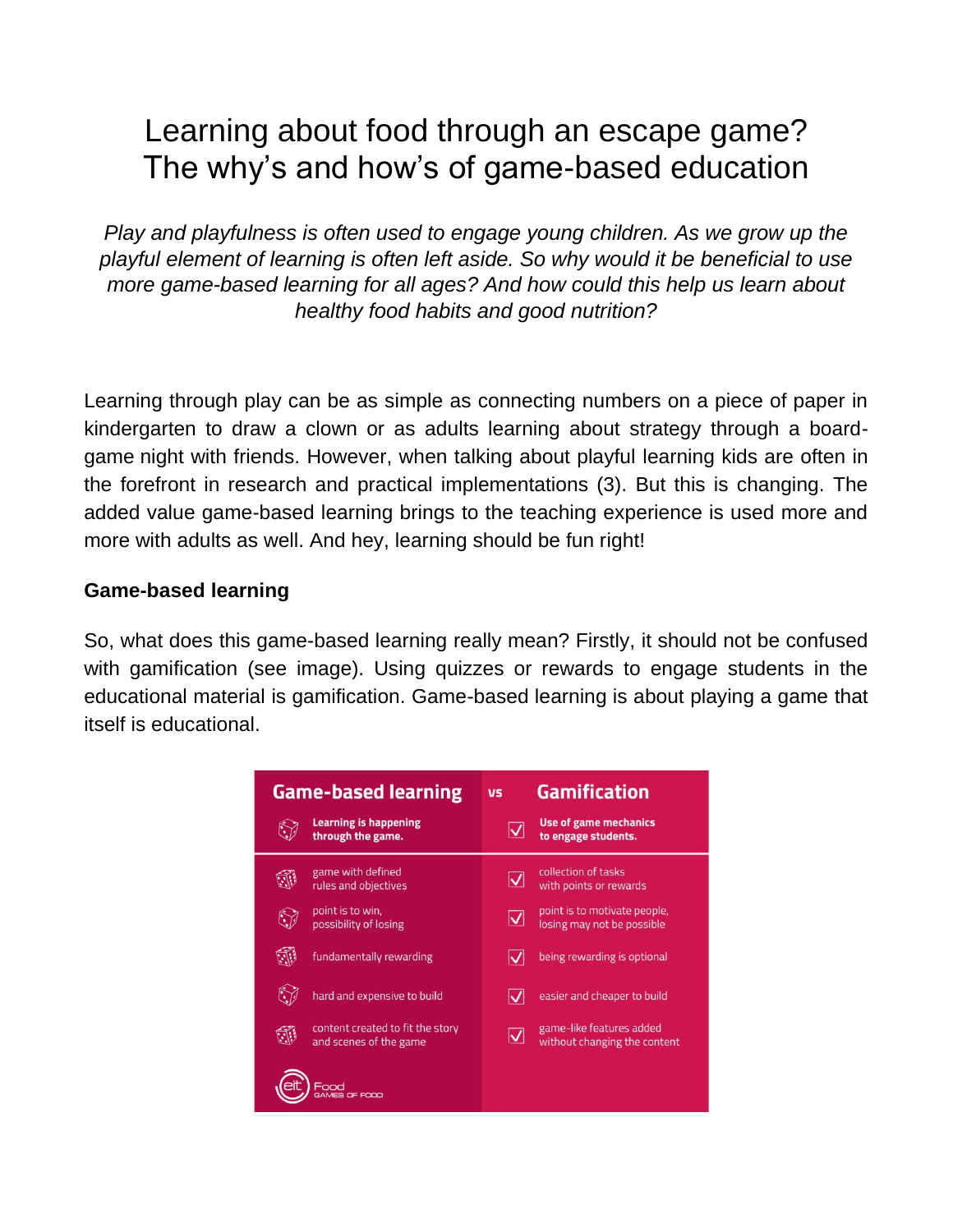There are many things one can learn from games, e.g. Monopoly teaches strategy and budgeting, Minecraft creativity and collaboration. Including educational components to games are a really smart way to motivate and engage students. Think about it. If you find a game challenging it only motivates you to keep trying and get better so you can master it (2). However, when it comes to studies you might say (or think) that you are not good at a certain subject, like math or biology, and that's final. There is not the same motivation to do more math to get to more complicated equations.

When play and learning are combined, they create a space of learning where spontaneity, social connections and creativity are added to the experience. People are also more comfortable taking risk when it's part of a game, and this can prepare them for real life situations (5). Educational games could help us improve the sets of skills needed going forward, the so called 21st-century skills.

### *The 21st-century skills*

Today, skills that are intrinsically human are becoming highly valued. These 21st-century skills are for example critical thinking, creativity, flexibility, social skills and leadership (1). Technological advancements are changing how we live, work and learn. We need to adapt to these changes and develop our knowledge to suit the future we are entering. Repetitive tasks are being taken over by computers, making the future job market demands different than those today. Our food systems and food technology is developing with the rest of society and it's important for us to understand how they work.

### **Educational escape games**

In practice, game-based learning could take the form of an escape game. A challenge to find the key to get out of a locked room through solving puzzles and riddles, all with a time limit of 60 minutes. Games of Food is an EIT Food funded project that uses gamebased learning to teach about sustainable diets and healthy nutrition. The first developed game is Zombie Attack, set during a zombie apocalypse (4). As you might imagine, calculating the energy content of foods while trying to escape zombies is quite different than reading it in a book! Hundreds of players have already taken part in at least five countries. The preliminary results on the educational impact of Zombie Attack are positive, showing that players are more motivated and encouraged to learn about nutrition after playing the game (4).

The Games of Food project is now developing a second game, Mission Nutrition aimed to educate children about healthy nutrition and behaviors through playing the escape game as space explorers! Stay tuned on gamesoffood.com for updates on the project.